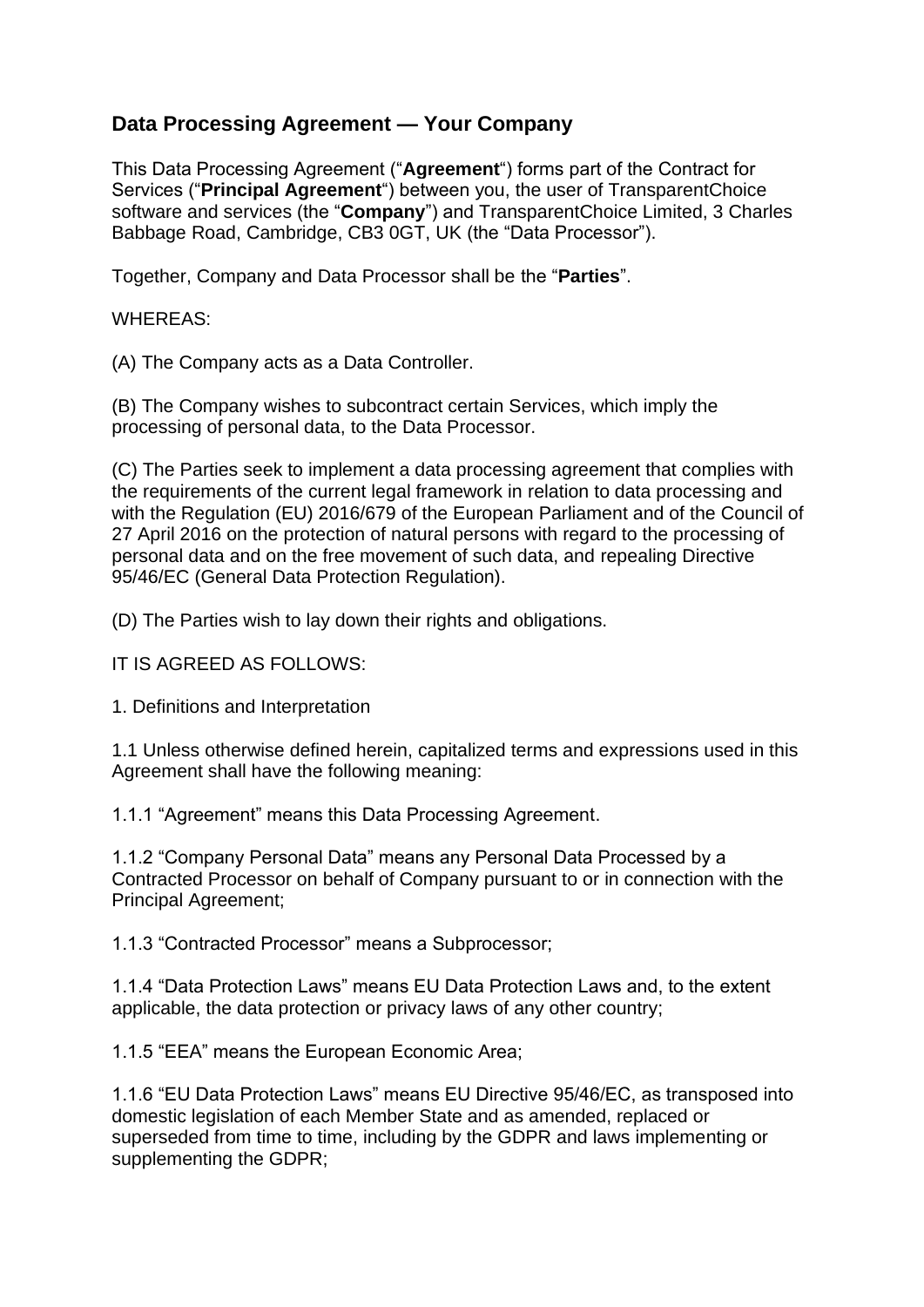1.1.7 "GDPR" means EU General Data Protection Regulation 2016/679;

1.1.8 "Data Transfer" means:

1.1.8.1 a transfer of Company Personal Data from the Company to a Contracted Processor; or

1.1.8.2 an onward transfer of Company Personal Data from a Contracted Processor to a Subcontracted Processor, or between two establishments of a Contracted Processor, in each case, where such transfer would be prohibited by Data Protection Laws (or by the terms of data transfer agreements put in place to address the data transfer restrictions of Data Protection Laws);

1.1.9 "Services" means the software services the Company provides. The software so provided shall be known as "Software".

1.1.10 "Subprocessor" means any person appointed by or on behalf of Processor to process Personal Data on behalf of the Company in connection with the Agreement.

1.2 The terms, "Commission", "Controller", "Data Subject", "Member State", "Personal Data", "Personal Data Breach", "Processing" and "Supervisory Authority" shall have the same meaning as in the GDPR, and their cognate terms shall be construed accordingly.

2. Processing of Company Personal Data

2.1 Data Processor shall:

2.1.1 comply with all applicable Data Protection Laws in the Processing of Company Personal Data; and

2.1.2 not Process Company Personal Data other than on the relevant Company's documented instructions.

2.2 The Company instructs Data Processor to process Company Personal Data that Company enters into the Software, or has instructed another to enter into the Software.

#### 3. Data Processor Personnel

Processor shall take reasonable steps to ensure the reliability of any employee, agent or contractor of any Contracted Processor who may have access to the Company Personal Data, ensuring in each case that access is strictly limited to those individuals who need to know / access the relevant Company Personal Data, as strictly necessary for the purposes of the Principal Agreement, and to comply with Applicable Laws in the context of that individual's duties to the Contracted Processor, ensuring that all such individuals are subject to confidentiality undertakings or professional or statutory obligations of confidentiality.

4. Security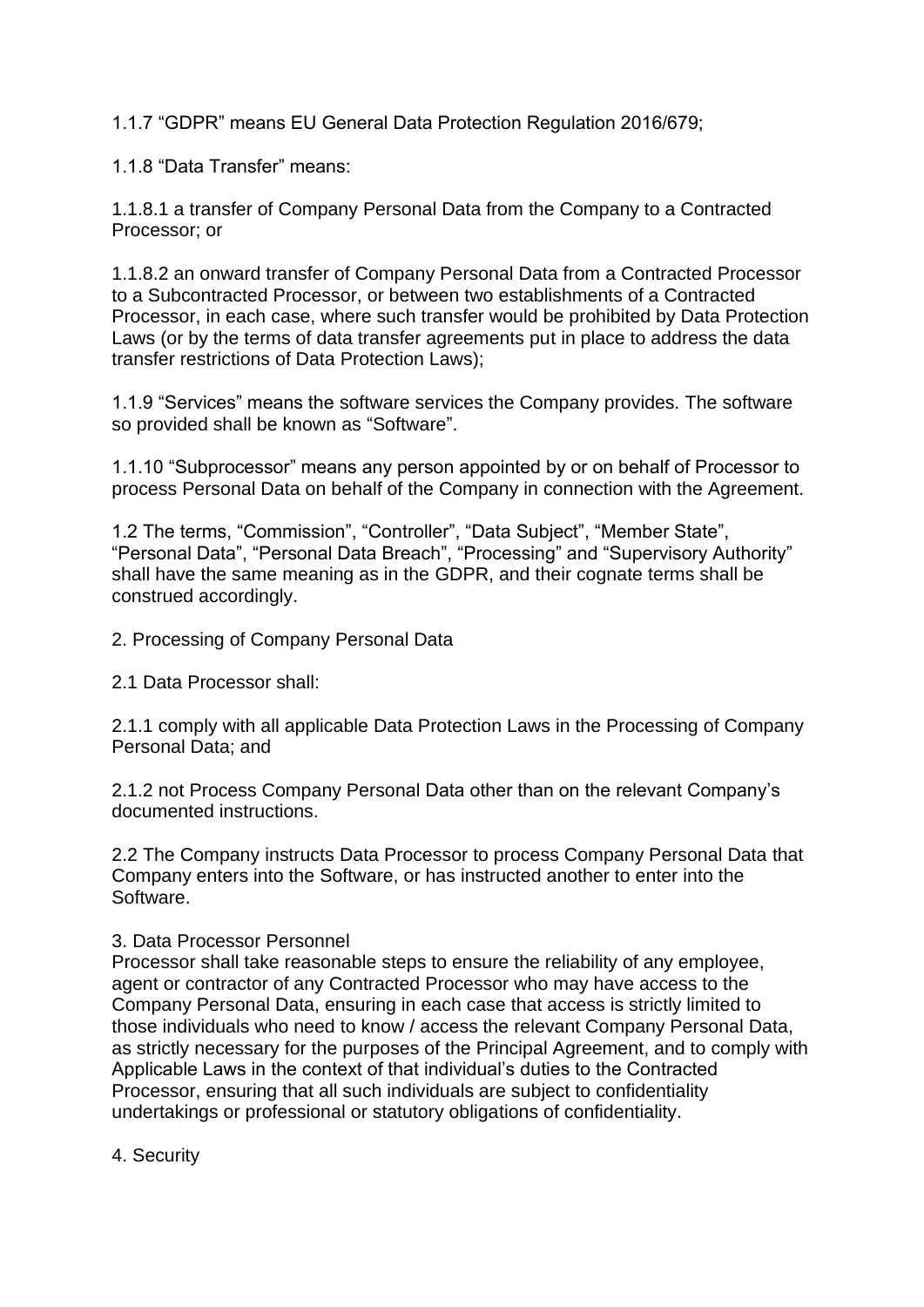4.1 Taking into account the state of the art, the costs of implementation and the nature, scope, context and purposes of Processing as well as the risk of varying likelihood and severity for the rights and freedoms of natural persons, Processor shall in relation to the Company Personal Data implement appropriate technical and organizational measures to ensure a level of security appropriate to that risk, including, as appropriate, the measures referred to in Article 32(1) of the GDPR.

4.2 In assessing the appropriate level of security, Processor shall take account in particular of the risks that are presented by Processing, in particular from a Personal Data Breach.

#### 5. Subprocessing

5.1 Data Processor shall not appoint (or disclose any Company Personal Data to) any Subprocessor unless required or authorized by the Company. Company expressly authorizes Data Processor to appoint Subprocessors that are necessary to run the Service (for example, hosting servers, providing internet connectivity, etc.)

### 6. Data Subject Rights

6.1 Taking into account the nature of the Processing, Data Processor shall assist the Company by implementing appropriate technical and organisational measures, insofar as this is possible, for the fulfilment of the Company obligations, as reasonably understood by Company, to respond to requests to exercise Data Subject rights under the Data Protection Laws.

6.2 Data Processor shall:

6.2.1 promptly notify Company if it receives a request from a Data Subject under any Data Protection Law in respect of Company Personal Data; and

6.2.2 ensure that it does not respond to that request except on the documented instructions of Company or as required by Applicable Laws to which the Processor is subject, in which case Processor shall to the extent permitted by Applicable Laws inform Company of that legal requirement before the Contracted Processor responds to the request.

#### 7. Personal Data Breach

7.1 Data Processor shall notify Company without undue delay upon Processor becoming aware of a Personal Data Breach affecting Company Personal Data, providing Company with sufficient information to allow the Company to meet any obligations to report or inform Data Subjects of the Personal Data Breach under the Data Protection Laws.

7.2 Data Processor shall co-operate with the Company and take reasonable commercial steps as are directed by Company to assist in the investigation, mitigation and remediation of each such Personal Data Breach.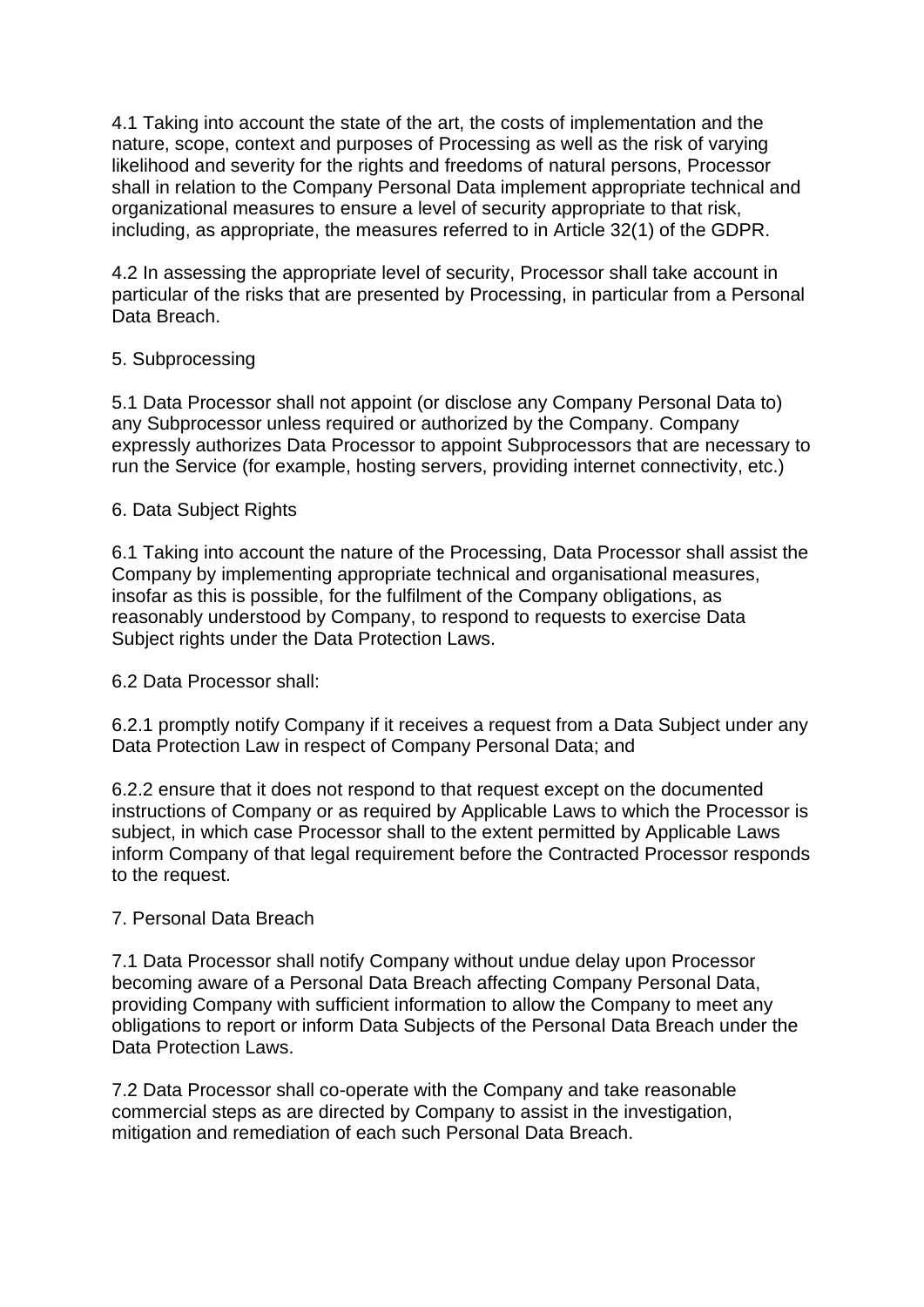8. Data Protection Impact Assessment and Prior Consultation Processor shall provide reasonable assistance to the Company with any data protection impact assessments, and prior consultations with Supervising Authorities or other competent data privacy authorities, which Company reasonably considers to be required by article 35 or 36 of the GDPR or equivalent provisions of any other Data Protection Law, in each case solely in relation to Processing of Company Personal Data by, and taking into account the nature of the Processing and information available to, the Contracted Processors.

9. Deletion or return of Company Personal Data

9.1 Subject to this section 9 Processor shall promptly and in any event within

10 business days of the date of cessation of any Services involving the Processing of Company Personal Data (the "Cessation Date"), delete and procure the deletion of all copies of those Company Personal Data.

#### 10. Audit rights

10.1 Subject to this section 10, Data Processor shall make available to the Company on request all information necessary to demonstrate compliance with this Agreement, and shall allow for and contribute to audits, including inspections, by the Company or an auditor mandated by the Company in relation to the Processing of the Company Personal Data by the Contracted Processors. Company shall reimburse Data Processor for any direct costs incurred when complying with this clause.

10.2 Information and audit rights of the Company only arise under section 10.1 to the extent that the Agreement does not otherwise give them information and audit rights meeting the relevant requirements of Data Protection Law.

#### 11. Data Transfer

11.1 The Data Processor may not transfer or authorize the transfer of Data to countries outside the EU and/or the European Economic Area (EEA) without the prior written consent of the Company. If personal data processed under this Agreement is transferred from a country within the European Economic Area to a country outside the European Economic Area, the Parties shall ensure that the personal data are adequately protected. To achieve this, the Parties shall, unless agreed otherwise, rely on EU approved standard contractual clauses for the transfer of personal data.

## 12. General Terms

12.1 Confidentiality. Each Party must keep any information it receives about the other Party and its business in connection with this Agreement ("Confidential Information") confidential and must not use or disclose that Confidential Information without the prior written consent of the other Party except to the extent that: (a) disclosure is required by law;

(b) the relevant information is already in the public domain.